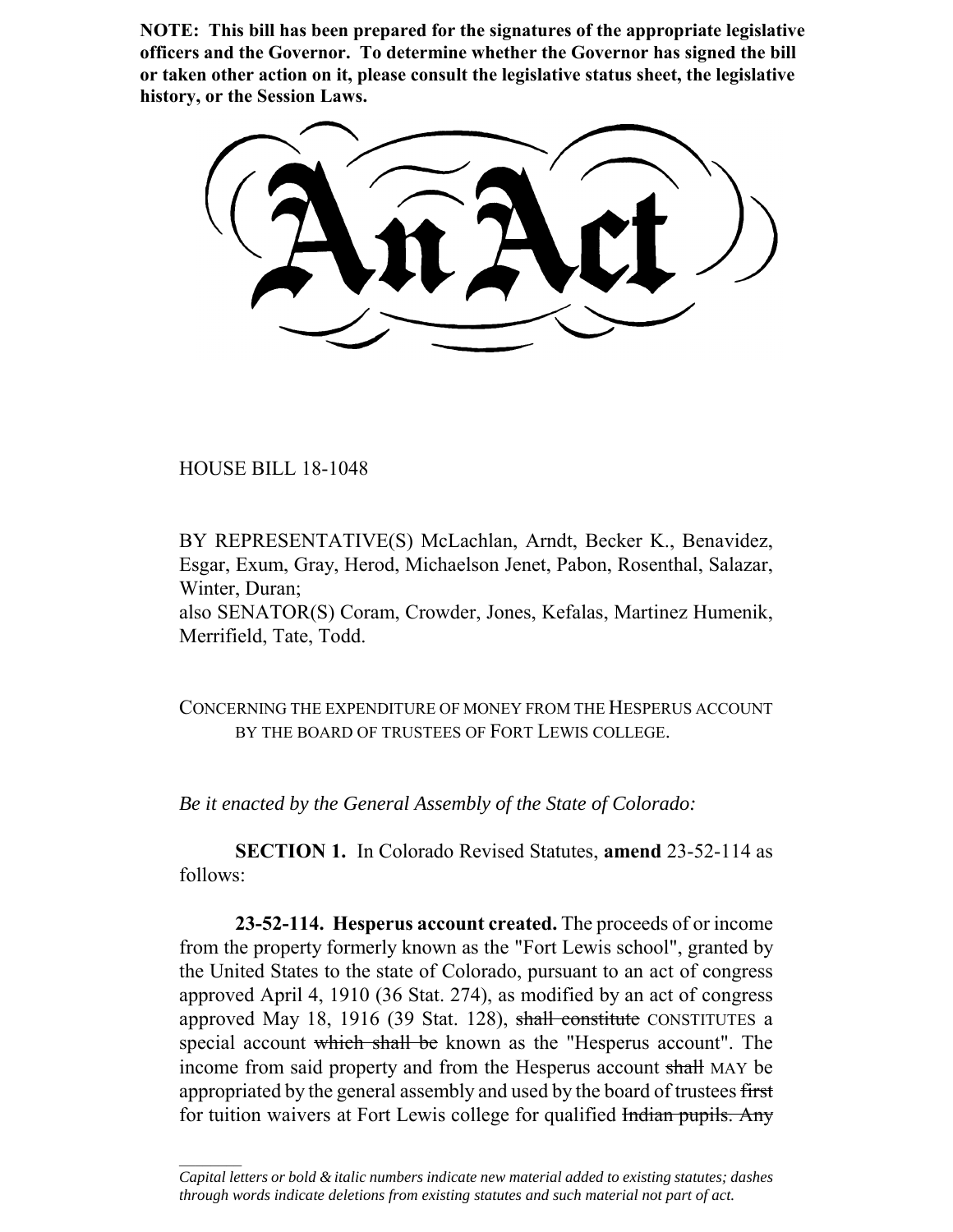moneys remaining after such use shall be applied NATIVE AMERICAN STUDENTS TOGETHER WITH MONEY APPROPRIATED FOR SUCH TUITION WAIVERS GRANTED FOR NATIVE AMERICAN STUDENTS PURSUANT TO SECTION 23-52-105.THE BOARD OF TRUSTEES SHALL APPLY ANY REMAINING MONEY IN THE ACCOUNT to such public purpose as may be determined by the board of trustees subject to appropriation by the general assembly DETERMINES NECESSARY.

**SECTION 2.** In Colorado Revised Statutes, 23-52-105, **amend**  $(1)(b)(I)$  and  $(2)$  as follows:

**23-52-105. Tuition fees - Native Americans.** (1) (b) (I) On and after September 1, 2002, the board of trustees shall fix tuition in accordance with the level of cash fund appropriations set by the general assembly for Fort Lewis college pursuant to section 23-1-104 (1)(b)(I), subject to the restriction that all qualified Indian pupils shall NATIVE AMERICAN STUDENTS MUST at all times be admitted to such college free of charge for tuition and on terms of equality with other pupils STUDENTS. The general assembly shall appropriate from the state general fund one hundred percent of the moneys MONEY required for tuition for such qualified Indian pupils NATIVE AMERICAN STUDENTS.

(2) Special programs may also be offered to assist  $\frac{1}{\text{hdiam}}$  pupils NATIVE AMERICAN STUDENTS to prepare for, begin, or continue their college education at Fort Lewis college. Indian pupils shall not be charged FORT LEWIS COLLEGE SHALL NOT CHARGE NATIVE AMERICAN STUDENTS tuition for such programs. The size of any special programs offered pursuant to this subsection (2) shall be IS limited by the facilities and revenues available and by the level of appropriations set therefor by the general assembly.

**SECTION 3. Act subject to petition - effective date.** This act takes effect at 12:01 a.m. on the day following the expiration of the ninety-day period after final adjournment of the general assembly (August 8, 2018, if adjournment sine die is on May 9, 2018); except that, if a referendum petition is filed pursuant to section 1 (3) of article V of the state constitution against this act or an item, section, or part of this act within such period, then the act, item, section, or part will not take effect unless